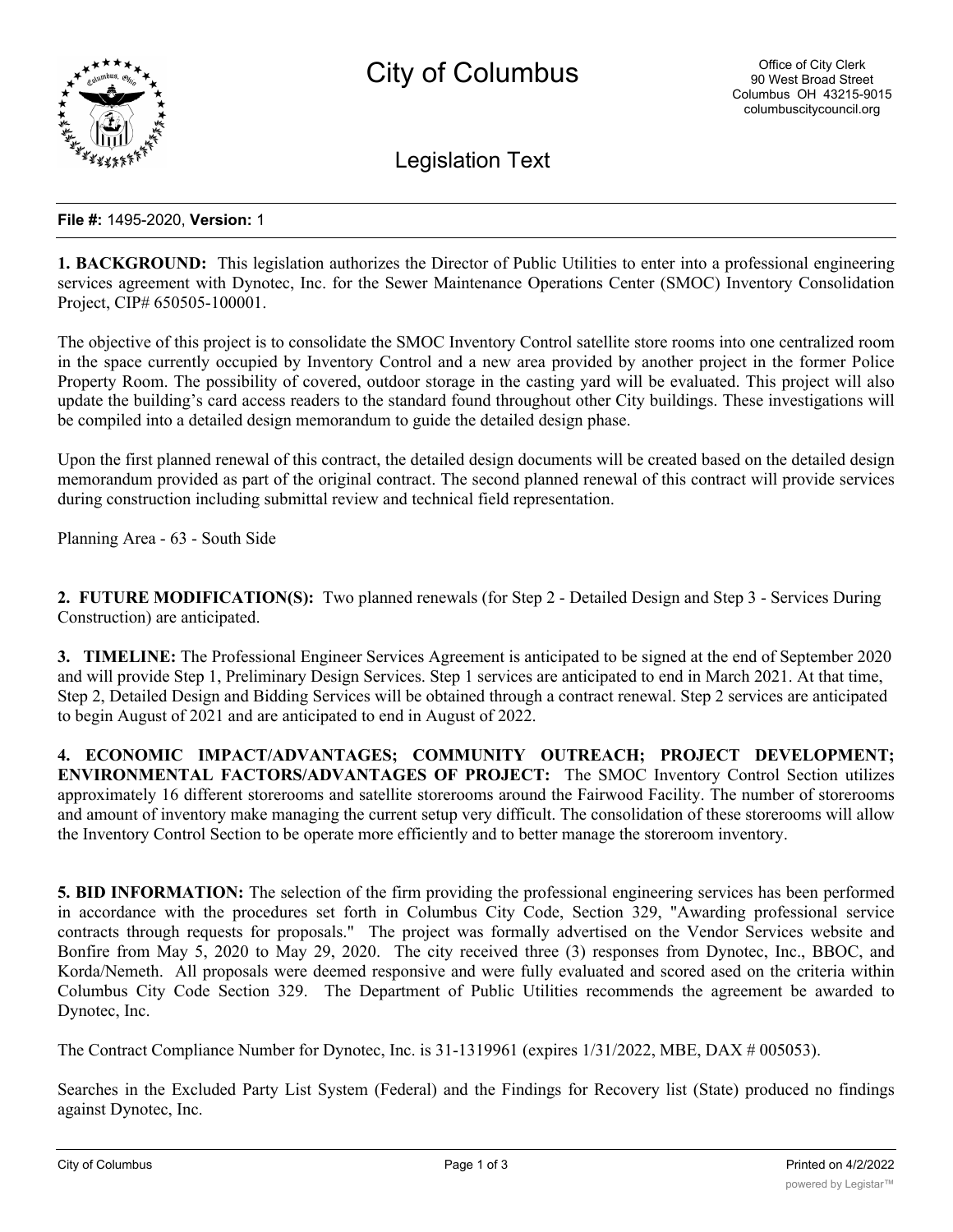**6. FISCAL IMPACT:** This ordinance requires an expenditure of up to \$177,903.42 from the Sanitary General Obligation Bond Fund 6109. An amendment to the 2019 Capital Improvement Budget is necessary to align the authority with the expenditure.

To authorize the Director of Public Utilities to enter into an agreement with Dynotec, Inc. for professional engineering services for the Sewer Maintenance Operations Center (SMOC) Inventory Control Consolidation Project; to authorize an expenditure of up to \$177,903.42 from the Sanitary General Obligation Bond Fund; and to amend the 2019 Capital Improvements Budget. (\$177,903.42)

**WHEREAS,** three (3) proposals for professional engineering services for the SMOC Inventory Control Consolidation Project were received on May 29, 2020; and

**WHEREAS,** the Department of Public Utilities recommends that the agreement be awarded to Dynotec, Inc.; and

**WHEREAS,** it is necessary to authorize an expenditure of up to \$177,903.42 within the Sanitary General Obligation Bond Fund 6109 for the Division of Sewerage & Drainage; and

**WHEREAS,** it is necessary to authorize an amendment to the 2019 Capital Improvements Budget for the purpose of providing sufficient spending authority for the aforementioned project expenditure; and

**WHEREAS,** it has become necessary in the usual daily operation of the Division of Sewerage & Drainage, to authorize the Director of Public Utilities to enter into a professional engineering services agreement with Dynotec, Inc. for the Sewer Maintenance Operations Center (SMOC) Inventory Control Consolidation Project, for the preservation of the public health, peace, property and safety; **now, therefore**

## **BE IT ORDAINED BY THE COUNCIL OF THE CITY OF COLUMBUS:**

**SECTION 1.** That the Director of Public Utilities is hereby authorized to enter into a professional engineering services agreement for the SMOC Inventory Control Consolidation Project with Dynotec, Inc. (FID#31-1319961), 82931 E. Dublin-Granville Rd., Suite 200, Columbus, Ohio 43231; for an expenditure up to \$177,903.42; in accordance with the terms and conditions of the agreement on file in the Office of the Division of Sewerage & Drainage.

**SECTION 2.** That the expenditure of up to \$177,903.42 from the Sanitary General Obligation Bond Fund 6109 is authorized per the accounting codes attached to this ordinance.

**SECTION 3.** That the 2019 Capital Improvements Budget is hereby amended as follows:

## **Fund | CIP# | Project Name | Current Authority | Revised Authority | Net Change**

6109 | 650505-100000 | DPU Archive/Records Storage & SMOC Locker Room Renov | \$429,500 | \$361,596 | -\$67,904 6109 | 650505-100001 | SMOC Inventory Control Consolidation Project | \$110,000 | \$177,904 | +\$67,904

**SECTION 4.** That the funds necessary to carry out the purpose of this Ordinance are hereby deemed appropriated, and the City Auditor shall establish such accounting codes as necessary.

**SECTION 5.** That the City Auditor is hereby authorized and directed to transfer any unencumbered balance in the project account to the unallocated balance within the same fund upon receipt of certification by the Director of the Department administering said project that the project has been completed and the monies no longer required for said